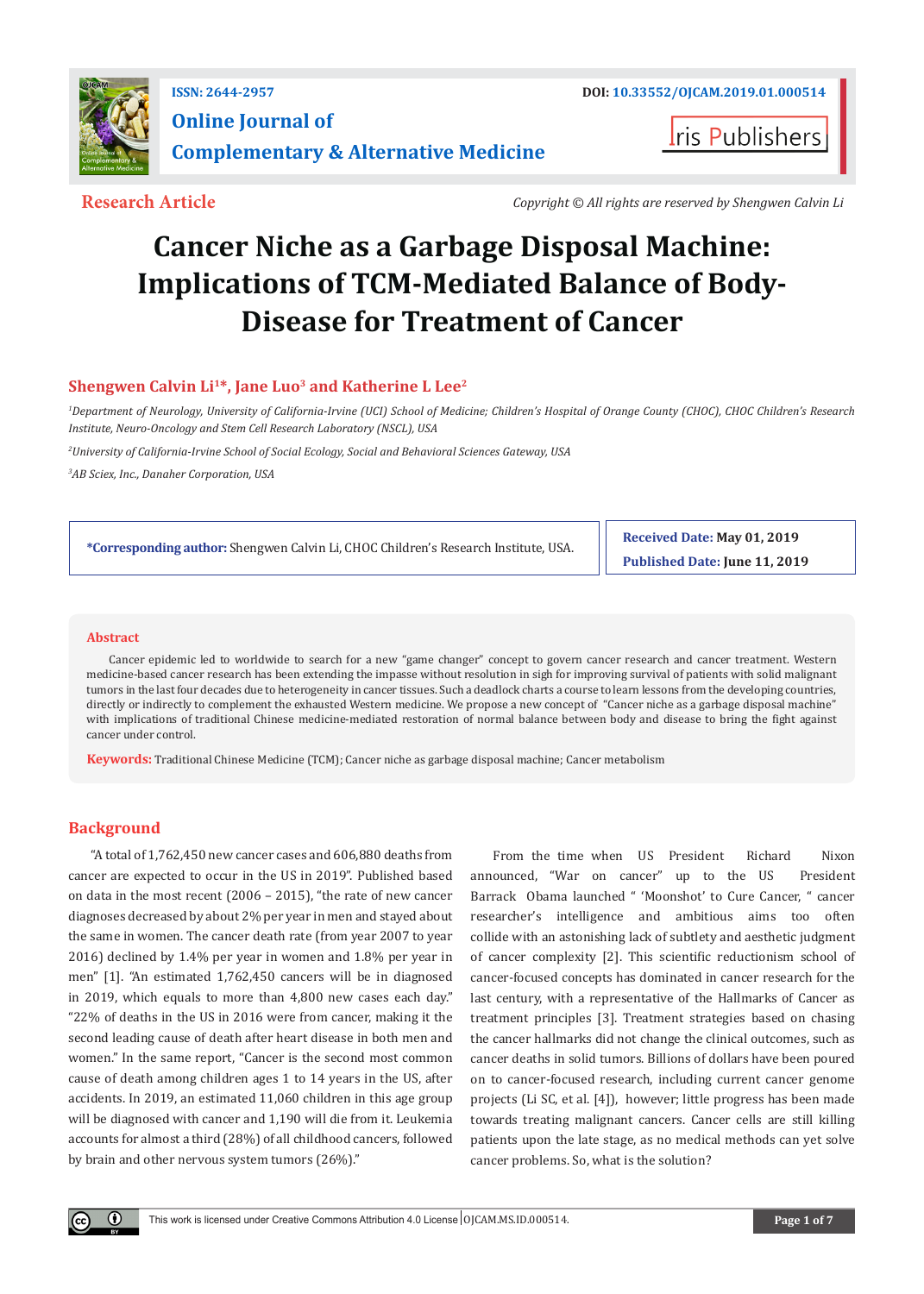One of the bottlenecks is to prevent the distant metastasis of cancer that causes an increasing number of cancer-related deaths. However, the potential mechanisms of metastasis and candidate biomarkers are still to be elucidated, although multiple models have been established, but with despaired results [5,6].

For example, as we all know, breast cancer in situ is usually not fatal to patients' lives, however; advanced breast cancer with lymphnodes and/or distant metastasis tends to cause life-threatening outcomes for patients [7]. It has been speculated that "since the etiology of breast cancer metastasis is largely unclear and there are no defined means to predict the metastasis and recurrence of breast cancer in clinical practice, it is urgent to explore further the potential mechanisms of metastasis and biomarkers to monitor recurrence of breast cancer."

Some thought-leaders came up with an analogy: cancer is like a seed, the body is like soil. Whether this seed will sprout and grow up will depends on the soil, not on the seed. Similarly, no matter what kind of the seeds are planted, if the soil is not suitable, it will never sprout and grow. How to improve this soil to prevent the seed from sprouting? This is the subject of current research. Cancer cells are brilliant, fitting well to their niche the tissue microenvironment. For example, the most suitable environment for liver cancer cells to grow is the liver. If the liver is thoroughly exhausted, cancer cells will disperse to other organs. When a patient obtains a cancer-free liver via organ transplantation, the liver cancer cells return to the transplanted liver. In reality, liver cancer cells are a cousin of healthy liver cells and they co-habit on the liver niche. How then, can researchers engineer a new liver that prevents the occurrence of liver cancer cells? Consolidating the tissue barriers (the boundary of tissue microenvironment) can be accomplished via normalization of the host immune system, which conjures up hope for immunotherapy of cancer like CAR-T platform [8]. The pairwise analysis of single-cell transcriptome profiling of tumor tissue and neighboring stromal and immune cells provides insight into "intratumoral heterogeneity, which is shaped by the tumor cells and immune cells in the surrounding microenvironment" [9]. However, this approach is not applicable in the clinic, as this is only a one-time point, and does not fully capture features of the cancer dynamic.

## **Limitation of Current Cancer Research**

Features of the cancer dynamic have been fully captured and illustrated in mouse models of cancer. The use of animal models for human tumor testing, involving the animal's immune system, is difficult: the animal's immune system repels human tumor cells. Therefore, many mouse tests involve mice with impaired immune systems. Until recently, some companies began to develop a humanized mouse model in which the mouse's immune system can tolerate human tumor cells. At present, such a mouse model is costly. The cost rises higher due to current main-stream research obsession with "statistically significant data, which requires hundreds even a thousand of humanized mice". Such repetitiveness of scientific experiments and statistical data is not meaningful

in dealing with individual patients, who demand "personalized medicine "or "precision medicine" –Not a one-size-fits-all treatment scheme.

The precision medicine approach shows why multiplicity in large scale studies using, for example, microarray genomic data, led to misclassification, based on irrespective of the p-value [10- 12]. Alarmed by this big-data approach, the American Statistical Association has launched the online home for the publications of "Introduction: Special Issue on Data Science".

DOI: 10.1080/00031305.2018.1438699), alerting that irrespective of the p-value or " $P < 0.05$ " might not mean what you think - "A statistically significant test result ( $P \le 0.05$ ) means that the test hypothesis is false or should be rejected. A P value greater than 0.05 means that no effect was observed." "Application and interpretation of statistical evaluation of relationships is a necessary element in biomedical research. Statistical analyses rely on P-value to demonstrate relationships. The traditional level of significance, P<0.05, can be negatively impacted by small sample size, bias, and random error, and has evolved to include interpretation of statistical trends, correction factors for multiple analyses, and acceptance of statistical significance for P>0.05 for complex relationships such as effect modification." A modification of the Bayes factor based on parametric likelihoods in the standard technique to compute p-values for hypothesis testing came out "for the nonparametric setting in asymptotic approximations to the proposed procedures, showing that the developed procedures have excellent operating characteristics for one-sample and two-sample data analysis" [13].

## **Cancer is a Moving Target**

Magic Bullet? Target Therapy? Gene Therapy? Reasoning Design? Cocktail Drugs for Signaling Pathways? Immunotherapy? Cancer Genome? Moon-Shot? AI (Artificial Intelligence) Medicine? Approach to Tumor Microenvironment?

Cancer research has brought up many buzzword methods in the last century, including Magic bullet, Target therapy, Gene therapy, Reasoning Design of drugs, Cocktail drugs for Signaling pathways, Immunotherapy (Li S, et al. [8]), Cancer genome (Li SC, et al. [14]), Precision oncology, single-cell approach of cancer (Li SC, et al. [5,6]), cancer subclonal evolution landscape (ILi SC, et al. [15]), CRISPR–Cas9-based genome editing of cancer treatment, stem cell therapy of cancer (Li SC, et al. [16]), Moon-shot of cancer, and Artificial Intelligence of Medicine (AI Medicine), just to name a few. The following examples illustrate that some of these strategies did not prevail over cancer heterogeneity and complexity.

Since the concept of a "magic bullet" for targeted drugs was envisioned about a century back, the approvals of brentuximab anti-CD33-ADC vedotin (in 2011) (antibody-drug conjugate (ADC)) anti-HER2 ADC trastuzumab emtansine (in 2013) and Mylotarg CD33-Calicheamicin ADC (in 2017) have spurred the development of ADCs with over 250 clinical trials and more than 60 distinct ADC molecules currently in development [17]. Results from over 250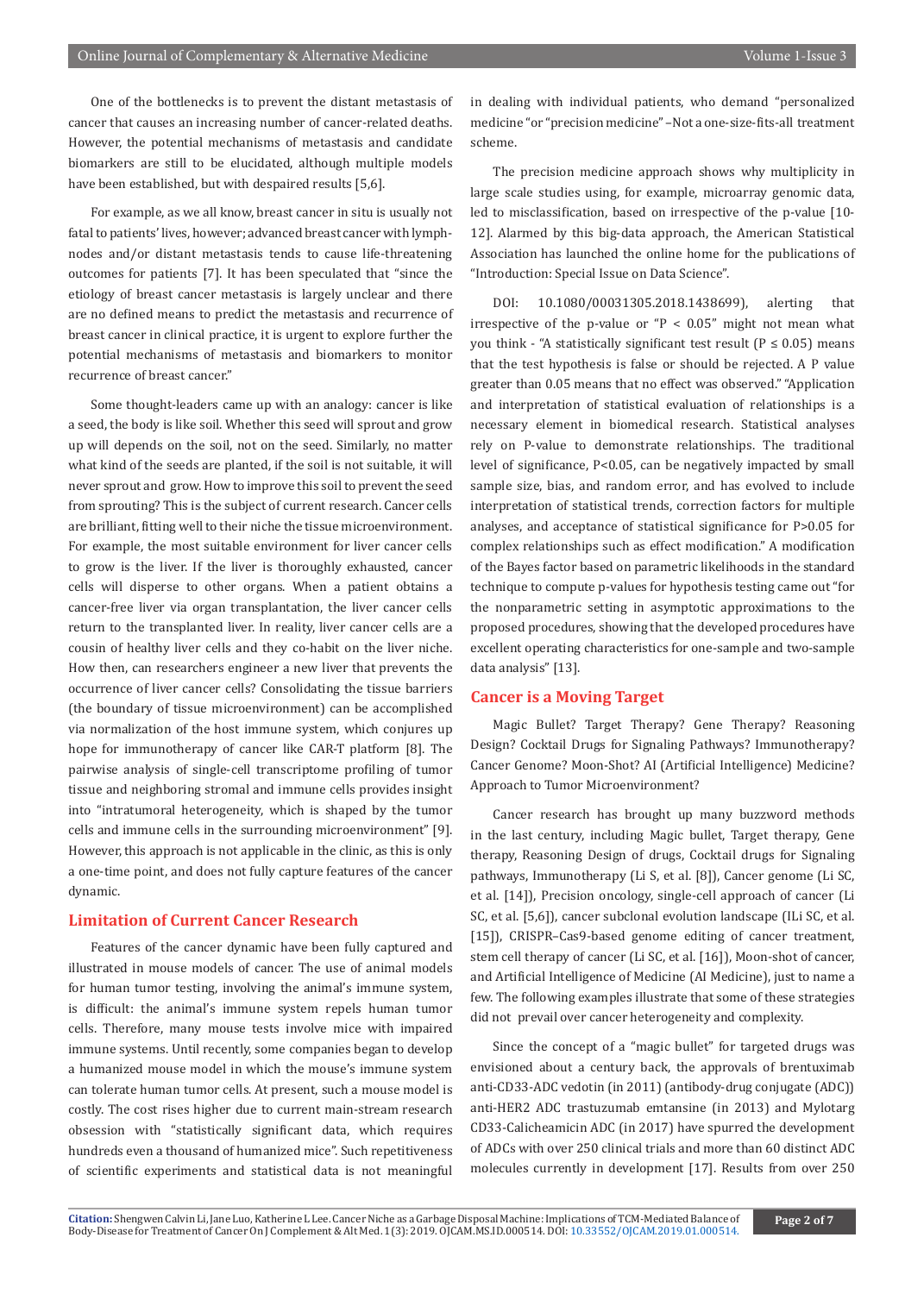ADC clinical trials show that "Despite this revolutionary growth, the low therapeutic index or limited safety window of ADCs has posed a significant challenge in achieving success for the treatment of solid tumors." Overall improvement of the therapeutic index has been achieved by current strategies for increasing tumor cytotoxicity while decreasing drug toxicity.

"Prioritization of therapeutic cancer targets using CRISPR– Cas9 screens CRISPR–Cas9-based genome editing provides high specificity and produces penetrant phenotypes as null alleles can be generated" [18]. Can we cure cancer by rewriting DNA with CRISPR– Cas9-based genome editing? "In a screen of 324 human cancer cell lines and utilizing a systematic target prioritization framework, they found that the Werner syndrome ATP-dependent helicase be a synthetic lethal target in the tumor from multiple cancer types with microsatellite instability, providing a new target for cancer drug development." – This data-driven framework derived from 30 cancer types can prioritize candidates for cancer therapeutics, as validated by "cell fitness effects with genomic biomarkers and target tractability for drug development to systematically prioritize new targets in defined tissues and genotypes". The principles of identifying the initial stages of portfolio-based cancer drug targets remains to be elucidated in clinical trials.

"Personalized medicine and immunotherapy are changing the landscape of cancer diagnosis and treatment. Traditionally, the one-biomarker-per-drug model has been driving the development of single companion diagnostic tests to inform patient selection for drug therapy. This simple paradigm has been questioned recently, as our understanding of the complexity of tumor development has advanced—a single biomarker may provide insufficient information for accurate patient stratification. Importantly, the development of multiple tests for the same biomarker, often for the same indication, has further complicated the analysis. A classic example is the case of PD-L1, for which there are currently five different immunohistochemistry assays for use with five different PD-1/PD-L1 monoclonal antibody therapies" (Sacha Gnjatic, Ph.D.; David Rimm, MD-PhD; Houssein Abdul Sater, M.D.). In fact, it appears that cancer genome project in pure in silico practice of interest for analysis of big data can help find some leads; however, given the nature of the commercially available DNA sequencers and bioinformatics tools (based on the known facts) and the databases derived from the heterogeneity of cancer tissues and the diversified patients pools in the public domains, its value has been diminished [4]. These cancer driver biomarker leads should have been validated with the patients' specimens, unfortunately, however, they have not yet been done. Simply speaking, cancer is a moving target in term of molecular markers and gene mutations. Targeting molecular mutations unlikely can cure cancer.

### **Alternative aspect of cancer research**

An alternative to cancer gene mutations, the tumor microenvironment concept has gained traction through time, in light of cancer stem cell hypothesis. "Pediatric origin of cancer stem cell hypothesis holds great promise and potential in adult cancer treatment; however; the road to innovation is full of obstacles as there are plenty of questions left unanswered. First, the key question is to characterize the nature of such stem cells (concept). Second, quantitative imaging of pediatric stem cells should be implemented (technology). Conceptually, pediatric stem cell origins of adult cancer are based on the notion that plasticity in early life developmental programming progresses local environments to cancer. Technologically, such imaging in children is lacking as all imaging methods are designed for adult patients. We postulate that the need for quantitative imaging to measure space-time changes of plasticity in early life developmental programming in children may facilitate and necessitate research and development of the imaging technology. Such quantitative imaging of pediatric origin of adulthood cancer will help develop a spatiotemporal monitoring system to determine cancer initiation and progression. Clinical validation of such speculative hypothesis-that cancer originates in a pediatric environment-will help implement a wait-and-watch strategy for cancer treatment" [5,6].

"Targeting the tumor microenvironment (TME) through which cancer stem cells (CSCs) crosstalk for cancer initiation and progression, may open new treatments different from those centered on the original hallmarks of cancer genetics thereby implying a new approach for suppression of TME driven activation of CSCs. Cancer is dynamic, heterogeneous, evolving with the TME and can be influenced by tissue-specific elasticity. One of the mediators and modulators of the crosstalk between CSCs and mechanical forces is miRNA, which can be developmentally regulated, in a tissue- and cell-specific manner. Here, based on our previous data, we provide a framework through which such gene expression changes in response to external mechanical forces can be understood during cancer progression. "Recognizing the ways mechanical forces regulate intracellular signals came up with applications in cancer stem cell biology. For example, TME-targeted pathways shed new light on strategies for attacking cancer stem cells with fewer side effects than traditional gene-based treatments for cancer, requiring a "watch-and-wait" approach. This approach attempts to address both normal brain microenvironment and tumor microenvironment as both works together, intertwining in pathology and physiology - a balance that needs to be maintained for the "watch-and-wait" approach to cancer. Connecting the subjects of tissue elasticity, tumor microenvironment, epigenetics of miRNAs, and stem-cell biology is very relevant in cancer research and therapy, unifying" apparently separate entities in a complex biological web in a realistic and practical manner can bridge basic research with clinical application" [19]. Such integration of interdisciplinary research gave birth of a new technology, namely AI Medicine.

Collectively, AI Medicine has emerged as a transformative tool to characterize heterogeneous cancer; nevertheless, translating the wealth of data available into biological insight remains challenging for clinical benefits. AI Medicine presents exciting opportunities for data integration of the diversity of technologies, modalities, and systems underlying new datasets. Furthermore, new experimental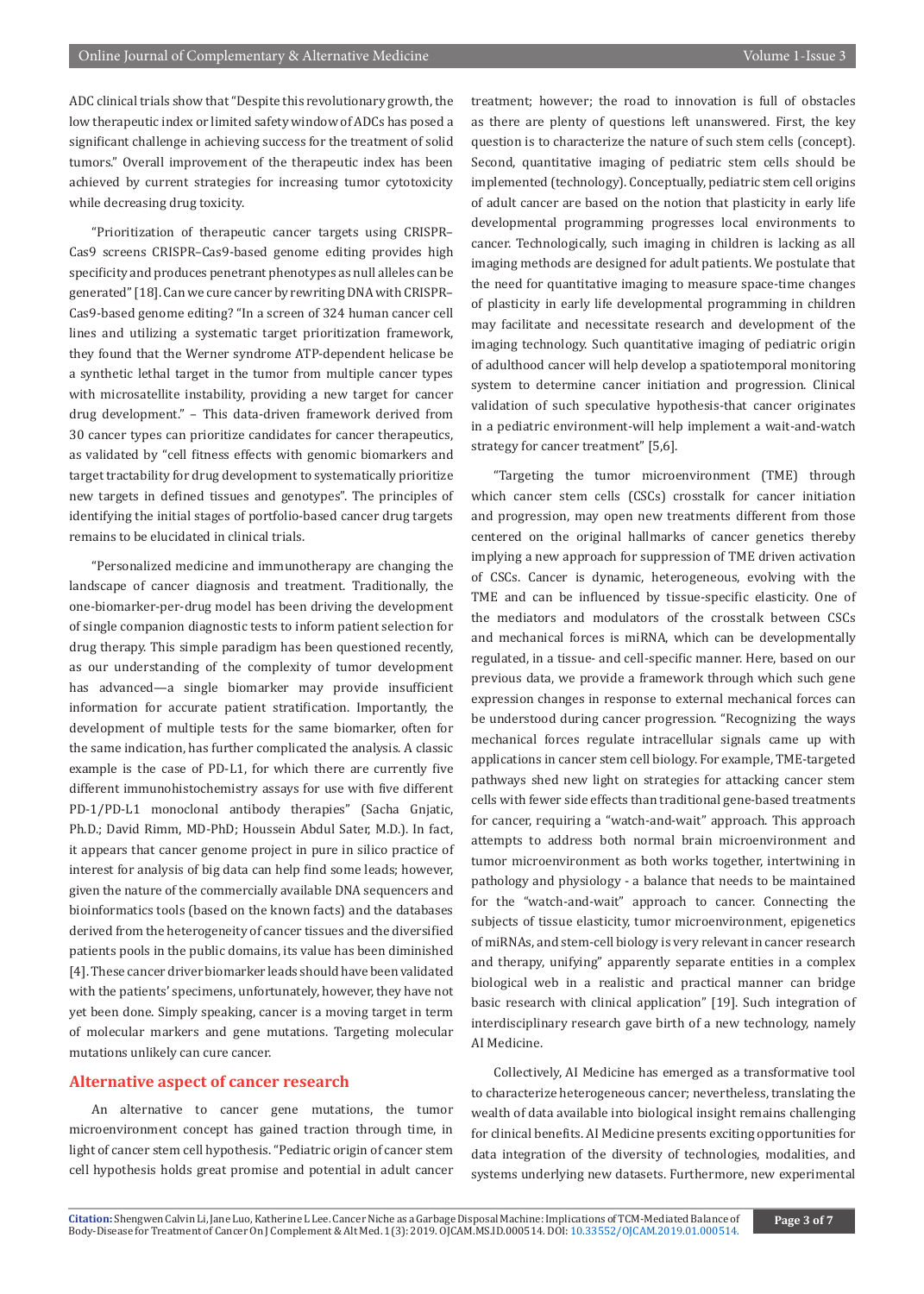and computational methods may allow for the integrated learning of cellular states, as well as an approach to 'align' shared subpopulations across health-related datasets. Holistic care of cancer, an emerging comprehensive care platform of cancer, is close to such one-of-a-kind approaching to the tumor microenvironment. This platform integrates those care methods, including molecular medicine against cancer cells, nutrition management, and lifestyle.

## **The Hypothetical Concept: Cancer Niche as Garbage Disposal Machine: Implications for New Treatment of Cancer**

Structure-function coordination is a principle of biology. Irregular coordination of a structure-function axis made of cancer leads to malignancies. Strategies for restoration of the normal axis are designed to target cancer that causes deaths. Cancer is a structure in the human body. If the body is compared to a house, each organ correspondingly a separate room with a garbage container for sanitation in each – similarly, each organ has a garbage niche for disposal of diseased cells. The immune barrier (boundary) solidifies homeostasis. Artificial engineering of T-cells as in CAR-T, which are hard to manage in equilibrium – break down the barrier that led to detrimental effects [8]. CAR-T cells are subjected to the principle of biological control in the ecosystem as for the introduction of Australian rabbits as illustrated below.

"Arid Australia has the world's worst modern mammalian extinction record, largely attributable to competition from introduced herbivores, particularly European rabbits (Oryctolagus cuniculus) and predation by feral cats (Felis catus) and foxes (Vulpes vulpes). The biological control agent rabbit hemorrhagic disease virus (RHDV) was introduced to Australia in 1995 and resulted in dramatic, widespread rabbit suppression." "Funding for species conservation is insufficient to meet the current challenges facing global biodiversity, yet many programs use expensive singlespecies recovery actions and neglect broader management that addresses threatening processes." "Conservation programs that take big-picture approaches to address threatening processes over large spatial scales should be prioritized to maximize the return from limited conservation funding. Further, these should be coupled with long-term ecological monitoring, a critical tool in detecting and understanding complex ecosystem change" [20].

"Restoring Balance: Using Exotic Species to Control Invasive Exotic Species" [21]. "Invasive species threaten natural habitats worldwide, and active human management is required to prevent invasion, contain the spread, or remediate ecosystems following habitat degradation. One powerful technology for invasive species management in sensitive habitats is biological control, the use of carefully selected upper-trophic-level organisms that utilize the exotic pest as a resource, thereby reducing it to less harmful densities. Many in the conservation biology community view this pest-management technology as a high-risk enterprise because of potential collateral damage to nontarget species. The potential benefits arising from successful biological programs are reduced pesticide use, significant pest suppression, and a return to

environmental conditions like those observed before the arrival of the pest. Biological control as a pest-management strategy has limitations: some pest species may not be suitable targets for biological control because natural enemies may not be sufficiently host-specific and may pose a threat to nontarget organisms. In some instances, substantial effects on nontarget species have occurred because generalist natural enemies established as part of a biological control program heavily utilized other resources in addition to the target pest. To minimize nontarget impacts, they managed the regulations governing releases of natural enemies are becoming more stringent, as evidenced in New Zealand and Australia. Voluntary codes of good practice are being advocated by the Food and Agriculture Organization to promote wide adoption of safety measures, which, if followed, should result in the selection of agents with high levels of host and habitat fidelity. In another example, Biological control programs in support of conservation have traditionally targeted weed species that threaten natural areas. More recently, exotic arthropod pests that compete with native wildlife or damage native plants have become targets of conservation-oriented biological control programs. Extension of biological control to new targets of conservation importance, such as invasive aquatic invertebrates and pestiferous vertebrates, is warranted. In many instances, once conventional prevention, containment, and eradication options have been exhausted or deemed infeasible, carefully orchestrated biological control programs against appropriately selected targets may be the only feasible way to control invasive species affecting communities under assault from exotic species."

Borrowing from the metaphor above, researchers came up with a concept of spatiotemporal switching control of cancer with TME as an ecosystem [5,6]. Some examples can be used to illustrate such control switching mechanism. "Identification of a mesenchymal progenitor cell hierarchy in adipose tissue) indicated that fatty tissue could expand in two ways: through increases in the size of individual adipocytes or through increases in the number of adipocytes" [22]. The former process promotes metabolic disease, and the latter protects against it. Merrick et al. used single-cell RNA sequencing to define the hierarchy of mesenchymal progenitor cells that give rise to adipose tissue in mice and humans (see the Perspective by Chau and Caw thorn). They found that "progenitor cells expressing a protein called DPP4 to give rise to two distinct types of preadipocytes in response to different signals. The DPP4 progenitors reside in a fluid-filled network of collagen and elastin fibers surrounding adipose tissue. In principle, therapeutic interventions that increase progenitor cell differentiation into adipocytes could ameliorate metabolic disease." The same idea can be used for cancer treatment through managing TME.

Another example of the ecosystem-like management of disease has been amyotrophic lateral sclerosis (ALS), which has some aspects in common with multiple myeloma, as both are protein misfolding diseases, with ALS-specific mutations within the profilin 1 (PFN1) gene [23]. "ALS-associated ubiquitinated PFN1 is insoluble aggregates that in many cases contain the ALS-associated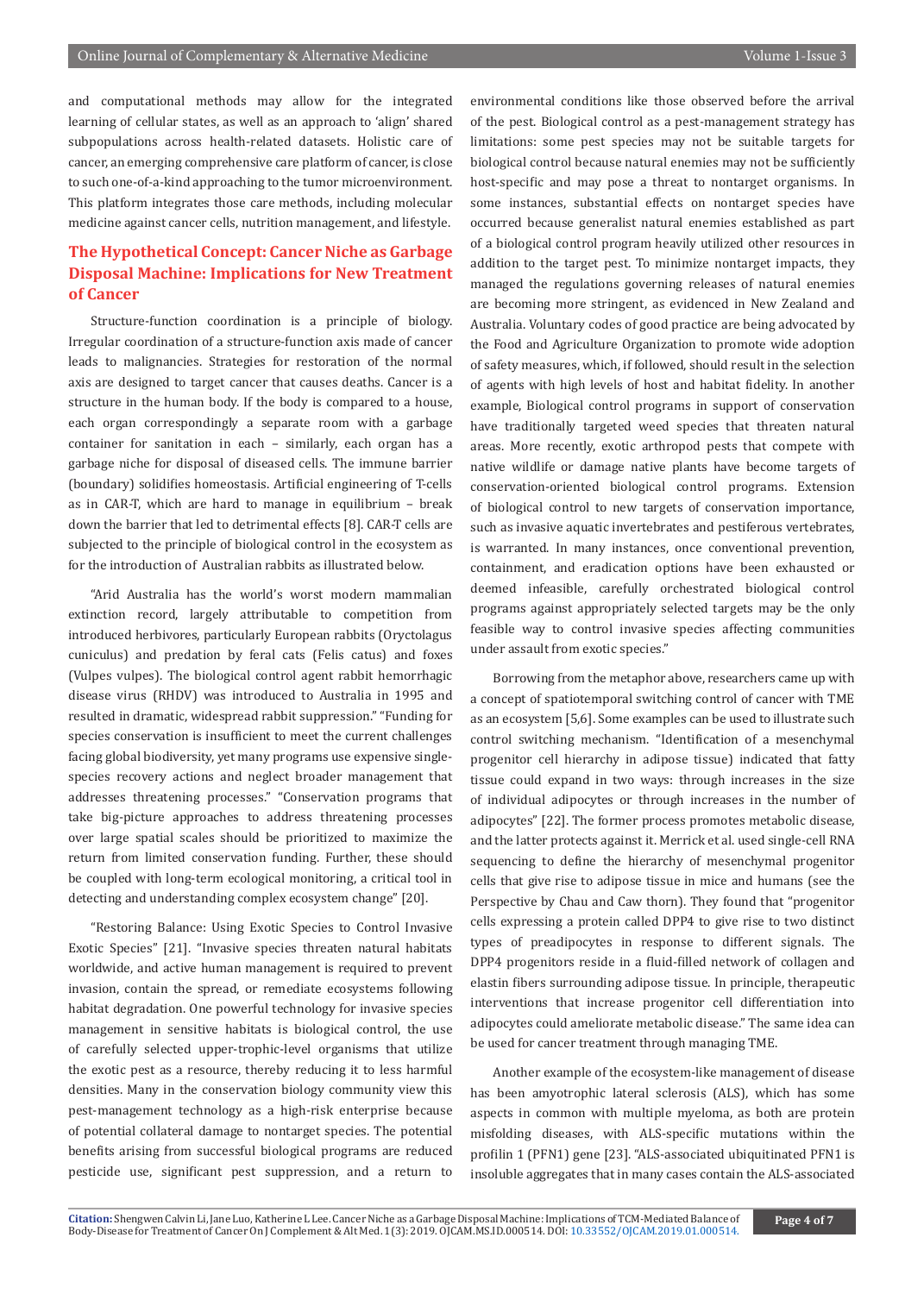protein TDP-43, which is ubiquitinated, hyperphosphorylated, and N-terminally truncated TDP-43 involved in toxicity" [24]. "Multiple myelomas are a cancer of plasma cells, a type of white blood cells responsible for producing antibodies. The abnormal plasma cells then produce abnormal antibodies, eventually crowding out healthy plasma cells and interfering with the work that normal antibodies do. As the healthy plasma cells in the bone marrow are depleted by the cancer cells, multiple myeloma causes symptoms, including increased infections, anemia, and bone pain. Myeloma often goes undetected until the symptoms are severe, and eventually lead to several painful compression fractures before diagnosis, by which point, the cancer cells composed 70 percent of the bone marrow with Patient Jill." "Current treatment for multiple myeloma includes bone marrow depletion followed by stem cell recovery. It starts with highly toxic chemotherapy that destroys all immune cells, followed by a stem cell transplant to the bone marrow where healthy stem cells begin the task of rebuilding the immune system. Thus, with virtually no immune system, the patient is susceptible to every kind of infection: even the slightest cold can be a danger. Until the stem cells finish their work, the patient is confined to isolation, sometimes for weeks or months." With the improved technology, we published a technology platform to track the multiple myeloma for stage-specific treatment, which minimized the adverse effects of chemotherapy and improved clinical outcomes [25]. Nonetheless, little is known about the balance of cancer ecosystem, including TME, immune restoration, and cancer subclonal evolution landscape. A new concept is desperately needed.

A hypothetical concept can be postulated for a cancer niche as a metaphorical garbage disposal machine. Such a garbage disposal machine implicates new treatments of cancer. Specifically, this garbage disposal machine is present in each organ of the body – a mechanism to keep cancer cells alive but within the garbage container. The cancer niche as a disposal garbage container is essential for sanitation of the body. Removal of such a disposal garbage container, such as the removal of the primary tumor, may break the barrier of the tumor, initiating the cancer cells to metastasis. Keeping such a cancer niche, but monitoring and maintaining it in dormancy by blocking it from contacting with wake-up calls or signals (cytokines or hormones) Li SC, et al. [14,15], may be a solution to prevent cancer from damaging the body. That is because both healthy cells and cancer cells share the same signaling pathways and resources [26]. Metabolites accumulation in patients can trigger the production of inflammatory molecules, which in turn trigger cell outgrowth or overreaction (pathogenesis). Cancer metabolism generates high heat, which is the base for the CT scan to distinguish them from the healthy cells (low heat). One component of the garbage disposal is proteasome regulators, and machinery systems, including that ZFAND, enhances multiple 26S activities and overall cellular protein breakdown [27]. The mechanism of action is coordinated within the induction of autophagy-lysosome and ubiquitin-proteasome systems [28]. E.g., bortezomib, which inhibits the major peptidase sites in the proteasome's 20S core particle proteasome, improved the outcomes of the treatment of multiple myeloma [29].

"Cancer cells can shift their energy production to resist proteasome inhibitors. Fortunately, Peter Tsvetkov's laboratory at Whitehead Institute identified a drug that makes resistant cells susceptible to proteasome inhibitors, combatting the cells' attempt to sidestep the treatment." All these indicate that modulating the organ's garbage disposal can regulate cancer cell growth.

## **The TCM-modulated Machinery of Garbage Disposal**

In Nature, a healthy forest sustains ecosystems over time and space, which can provides value to living beings by frequently trimming or down-regulating the growth of certain trees or bushes or grasses in order to keep it healthy. The loss of a tree species however can have cascading harmful effects on the forest ecosystem and on the benefits provided to human populations. The body manages the garbage disposal system designed to trim down the outgrowing cancer cells that cause cancer related death. Body management of health is done by the immune system. "For decades, even centuries, the developing world has looked to the West, directly or indirectly, to chart a course and learn lessons. The time may be coming for U.S. health care to look eastward to find some valuable lessons." (David J. Cook, MD, MHA & Paula Li, Ph.D.) Such a paradigm shift may reveal how cancer threats have been unaddressed for decades and may be addressed by TCM (Traditional Chinese Medicine), with the Eastern philosophy of healthcare management.

What the TCM treatments do is harness the body's own immune system to fight diseases - the principle of TCM is 扶正祛 邪 (strengthen the rightness of the body thereby getting rid of evil). The consolidated immune system thus takes the responsibility to detect and treat tumors. The TCM approach takes up the overall balance of rigorous cross-disciplinary integration of physiology and pathology. For example, "Weight loss and tissue wasting often occur in pancreatic cancer. Analyses of human and mouse data revealed a mechanism behind these events and raise the question of whether tissue wasting affects cancer survival rates" [30]. J. Matthias Löhr pointed out: "Cachexia, the term used to describe the cancer-linked symptom of severe weight loss, has been recognized since the time of the ancient Greek physician Hippocrates. It is often a hallmark of cancers originating in the gut system and might manifest in changes such as loss of fat (adipose) tissue or skeletal-muscle wasting, which could arise if the body is using up the nutrients stored in such tissues. Cachexia is particularly common in people who have a type of cancer called pancreatic ductal adenocarcinoma. The mechanisms driving cachexia are not the same in all tumor, but whether there are different types of cachexia depending on the tumor type or the stage of cancer at which weight loss occurs remains to be determined." Specifically, "two key mechanisms thought to drive cachexia are the breakdown of molecules in a process called catabolism, and inflammation, which is controlled by the body's immune system. The pancreas secretes digestive enzymes that break down complex, calorie-rich food to provide the components needed for tissue growth and maintenance; this catabolismsupporting function is known as its exocrine role. Exocrine-system impairment causes malnutrition that can lead to life-threatening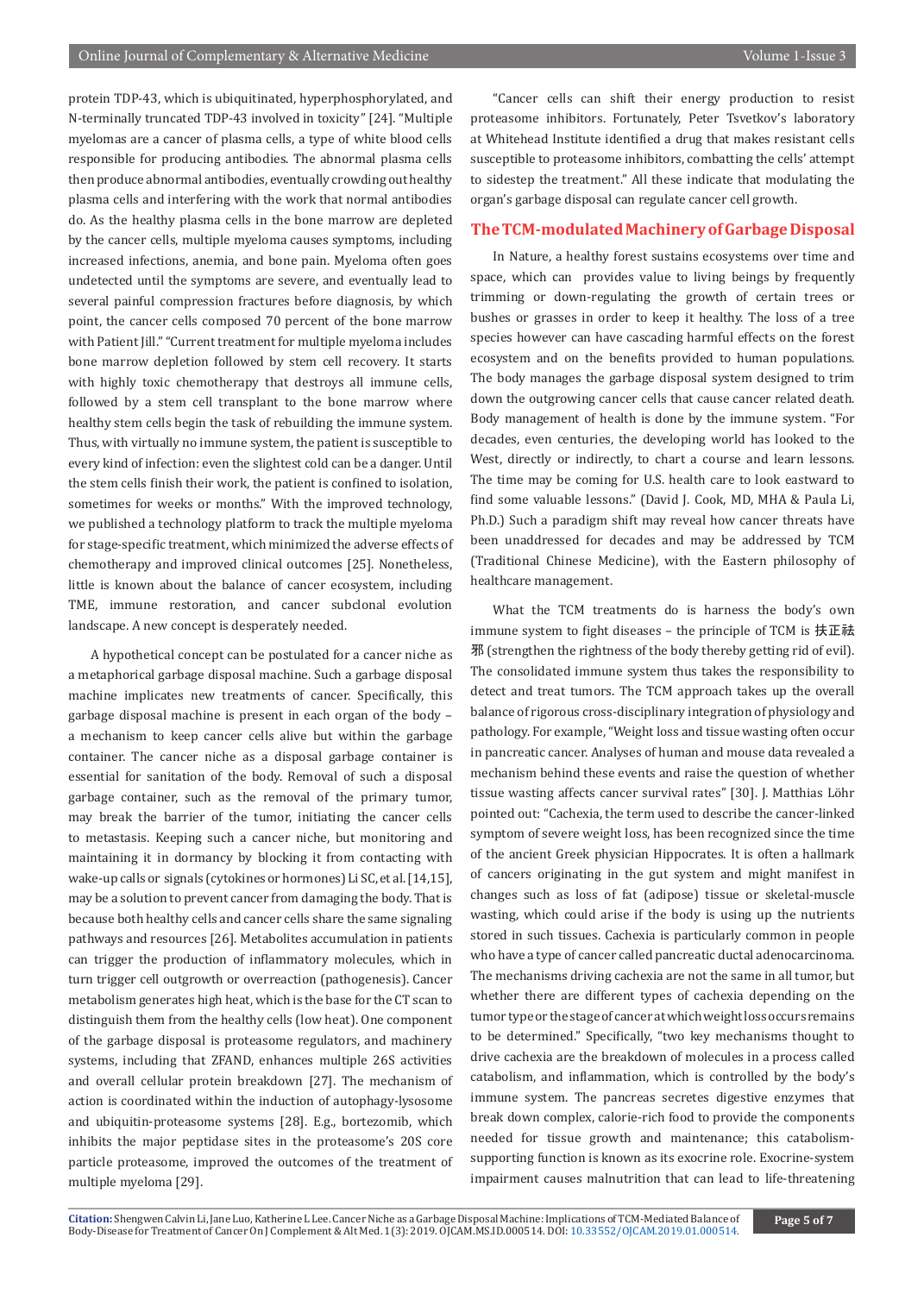tissue wasting. However, the degree to which pancreatic exocrinesystem abnormalities contribute to human cachexia was unknown" [31]. The pancreas secretes enzymes into the small intestine that aid the breakdown of food, enabling nutrients to be absorbed. Abnormalities in this process can lead to weight loss and adipose tissue wasting, which occur early in pancreatic cancer. Mice with pancreatic tumor had lower blood glucose levels, increased levels of adipose-tissue wasting, and a decreased survival rate compared with control mice that did not have a pancreatic tumor. "If you are improving this wasting effect that we see in pancreatic cancer, you would expect that you would also improve survival" [30]. Aligned well with this observation, TCM can help metabolism to exert cardioprotective activities Zhou JM, et al. [32], TCM modulations can elaborate the mechanisms of "sexual hormone levels, the expression of ER and PR, hemorheology, free radical activity and lipid peroxidation, VEGF and BFGF, cell proliferation activities, anti-apoptosis gene BCL-2, promoting apoptosis gene Bax, ERK, and tumor suppressor gene", thereby controlling mammary gland hyperplasia that is related to breast cancer [33].

In summary, the most important aspect of TCM-mediatedmodulations lies in the prevention of diseases by using the naturally existed conditions and components. For example, "Rather than seeking to design and synthesize new proteins rationally, piece by carefully calculated piece — as many protein chemists have tried and mostly failed to do — Nobel Laureate Frances Arnold approach lets basic evolutionary algorithms do the work of protein composition and protein upgrades by taking naturally existed ingredients - from the protein frameworks exist in Nature [Natalie](https://www.nytimes.com/by/natalie-angier) [Angier.](https://www.nytimes.com/by/natalie-angier)

May 28, 2019, New York Times). "Dr. Arnold won the Nobel Prize for developing such a technique called directed evolution, a way of generating a host of novel enzymes and other biomolecules that can be put to any number of uses — detoxifying a chemical spill". In reality, TCM most likely exerts its impact by directlyinduced evolution of human body physiology to adapt the microenvironment, as the body senses and responds to the changes. For example, a Taiwan-population-based cohort study of 386 patients in treatment arm with 386 in control arm shows that traditional Chinese medicine (TCM) guided Chinese herbal medicine (CHM) therapy was associated with reduced mortality among patients with pancreatic cancer. Specifically, "CHM users had a lower hazard ratio of mortality risk (adjusted HR =  $0.67$ ,  $95\%$  CI =  $0.56-0.79$ ). Those who received CHM therapy for more than 90 days had significantly lower hazard ratios of mortality risk than non-CHM users (90- to 180-day group: adjusted HR =  $0.56$ , 95% CI =  $0.42$ - $0.75$ ; >180-day group: HR = 0.33, 95% CI = 0.24-0.45). The survival probability was higher for patients in the CHM group." [34]. The mechanisms remain to be elucidated.

## **Perspective**

The concept cancer niche as a garbage disposal machine implies TCM-mediated balance of body-disease for treatment of cancer. We need to make peace with cancer by sharing the resources of the body

and environment. AI-based research will develop a mathematical framework to explain how the cancer garbage disposal represents an organ of dynamic cell debris, in an aging body, with predicted changes through a lifetime. Experiments will verify the framework model to guide healthcare.

## **Acknowledgements**

None.

## **Conflict of Interest**

No conflicts of interest.

#### **References**

- 1. [Siegel RL, Miller KD, Jemal A \(2019\) Cancer statistics, 2019. CA Cancer](https://www.ncbi.nlm.nih.gov/pubmed/30620402)  [J Clin 69\(1\): 7-34.](https://www.ncbi.nlm.nih.gov/pubmed/30620402)
- 2. [Li SC, Loudon WG \(2008\) A novel and generalizable organotypic slice](https://www.ncbi.nlm.nih.gov/pubmed/18498656)  [platform to evaluate stem cell potential for targeting pediatric brain](https://www.ncbi.nlm.nih.gov/pubmed/18498656)  [tumors. Cancer Cell Int 8: 9.](https://www.ncbi.nlm.nih.gov/pubmed/18498656)
- 3. [Hanahan D, Weinberg RA \(2011\) Hallmarks of cancer: the next](https://www.ncbi.nlm.nih.gov/pubmed/21376230)  [generation. Cell. 144 \(5\): 646-674.](https://www.ncbi.nlm.nih.gov/pubmed/21376230)
- 4. [Li SC, Tachiki LM, Kabeer MH, Dethlefs BA, Anthony MJ, et al. \(2014\)](https://www.ncbi.nlm.nih.gov/pubmed/25411563)  [Cancer genomic research at the crossroads: realizing the changing](https://www.ncbi.nlm.nih.gov/pubmed/25411563)  [genetic landscape as intratumoral spatial and temporal heterogeneity](https://www.ncbi.nlm.nih.gov/pubmed/25411563)  [becomes a confounding factor. Cancer Cell Int 14\(1\): 115.](https://www.ncbi.nlm.nih.gov/pubmed/25411563)
- 5. [Li SC, Kabeer MH \(2018\) Spatiotemporal switching signals for cancer](https://www.ncbi.nlm.nih.gov/pmc/articles/PMC5840533/)  [stem cell activation in pediatric origins of adulthood cancer: Towards](https://www.ncbi.nlm.nih.gov/pmc/articles/PMC5840533/)  [a watch-and-wait lifetime strategy for cancer treatment. World J Stem](https://www.ncbi.nlm.nih.gov/pmc/articles/PMC5840533/)  [Cells 10\(2\): 15-22.](https://www.ncbi.nlm.nih.gov/pmc/articles/PMC5840533/)
- 6. [Li SC, Stucky A, Chen X, Kabeer MH, Loudon WG, et al. \(2018\) Single](https://www.ncbi.nlm.nih.gov/pubmed/30279960)[cell transcriptomes reveal the mechanism for a breast cancer prognostic](https://www.ncbi.nlm.nih.gov/pubmed/30279960)  [gene panel. Oncotarget 9\(70\): 33290-33301.](https://www.ncbi.nlm.nih.gov/pubmed/30279960)
- 7. [Tonellotto F, Bergmann A, De Souza Abrahao K, De Aguiar SS, Bello MA,](https://www.ncbi.nlm.nih.gov/pmc/articles/PMC6456272/)  [et al. \(2019\) Impact of Number of Positive Lymph Nodes and Lymph](https://www.ncbi.nlm.nih.gov/pmc/articles/PMC6456272/)  [Node Ratio on Survival of Women with Node-Positive Breast Cancer. Eur](https://www.ncbi.nlm.nih.gov/pmc/articles/PMC6456272/)  [J Breast Health 15\(2\): 76-84.](https://www.ncbi.nlm.nih.gov/pmc/articles/PMC6456272/)
- 8. Li S, Kabeer M (2013) Designer Immunotherapy Specific for Cancer. J Cell Sci Ther: 1000e4116.
- 9. [Chung W, Eum HH, Lee HO, Lee KM, Lee HB, et al. \(2017\) Single-cell RNA](https://www.ncbi.nlm.nih.gov/pubmed/28474673)[seq enables comprehensive tumor and immune cell profiling in primary](https://www.ncbi.nlm.nih.gov/pubmed/28474673)  [breast cancer. Nat Commun 8: 15081.](https://www.ncbi.nlm.nih.gov/pubmed/28474673)
- 10. Lazar NH, Nevonen KA, Connell BO, Mc Cann C, O Neill RJ, et al. (2018) Epigenetic maintenance of topological domains in the highly rearranged gibbon genome. Genome Res 28: 983-997.
- 11. [Lazar NR, Salas Humara C, Wood SM, Mollen CJ, Dowshen N \(2018\)](https://www.ncbi.nlm.nih.gov/pubmed/30290980)  [Missed Opportunities for HIV Screening Among a Cohort of Adolescents](https://www.ncbi.nlm.nih.gov/pubmed/30290980)  [with Recently Diagnosed HIV Infection in a Large Pediatric Hospital Care](https://www.ncbi.nlm.nih.gov/pubmed/30290980)  [Network. J Adolesc Health 63 \(6\): 799-802.](https://www.ncbi.nlm.nih.gov/pubmed/30290980)
- 12. [Terry DP, Sabatinelli D, Puente AN, Lazar NA, Miller LS \(2015\) A Meta-](https://www.ncbi.nlm.nih.gov/pubmed/26076800)[Analysis of fMRI Activation Differences during Episodic Memory in](https://www.ncbi.nlm.nih.gov/pubmed/26076800)  [Alzheimer's Disease and Mild Cognitive Impairment. J Neuroimaging](https://www.ncbi.nlm.nih.gov/pubmed/26076800)  [25\(6\): 849-860.](https://www.ncbi.nlm.nih.gov/pubmed/26076800)
- 13. [Vexler A, Yu J, Lazar N \(2017\) Bayesian Empirical Likelihood Methods](https://www.ncbi.nlm.nih.gov/pubmed/29335668)  [for Quantile Comparisons. J Korean Stat Soc 46\(4\): 518-538.](https://www.ncbi.nlm.nih.gov/pubmed/29335668)
- 14. Li SC, Loudon WG (2012) The Genome Doctor, a Whole-Genome Sequencing Approach to Cancer. Oncology News (U.K.) 7: 51-53.
- 15. [Li SC, Lee KL, Luo J \(2012\) Control dominating subclones for managing](https://www.ncbi.nlm.nih.gov/pubmed/21933025)  [cancer progression and posttreatment recurrence by subclonal](https://www.ncbi.nlm.nih.gov/pubmed/21933025)  [switchboard signal: implication for new therapies. Stem Cells Dev 21\(4\):](https://www.ncbi.nlm.nih.gov/pubmed/21933025)  [503-506.](https://www.ncbi.nlm.nih.gov/pubmed/21933025)
- 16. Li SC, Loudon WG (2008) Stem Cell Therapy for Paediatric Malignant Brain Tumours: The Silver Bullet? Oncology News (U.K.) 3: 10-14.